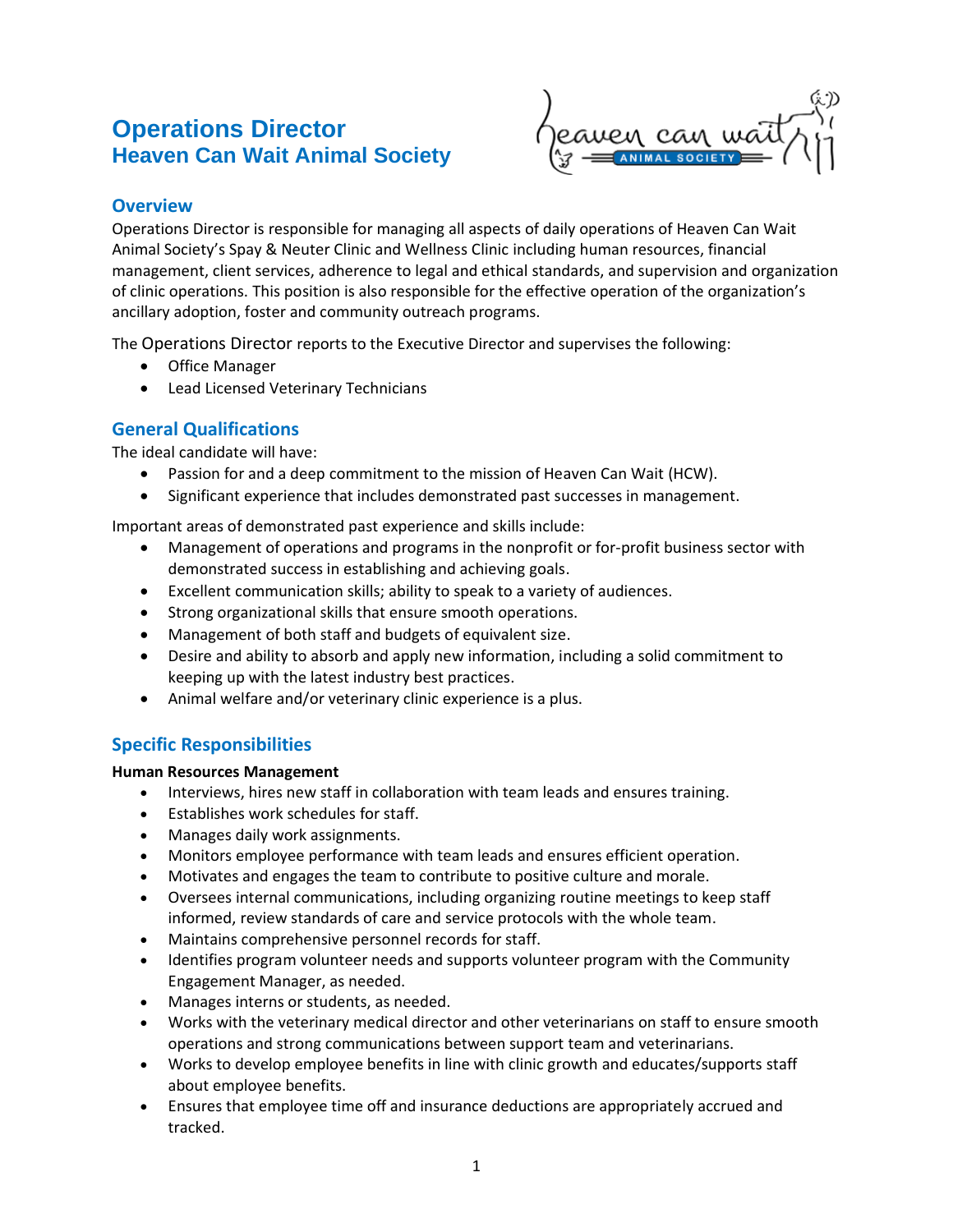- Oversees and approves payroll.
- Establishes comprehensive training program for staff, team building, and skill development opportunities for staff.
- Conducts performance reviews and recommend raises to Executive Director for approval.

#### **Financial Management**

- Manages client payment plans and policies.
- Manages petty cash.
- Works with the bookkeeper to:
	- o Manage the operational budget including payroll and other expenses.
	- o Manage vendor accounts and accounts payable.
	- o Make bank deposits on a timely basis.
- Reviews status of accounts receivable and donation income with HCW's bookkeeper and Executive Assistant.
- Reviews all invoices prior to approving including credit cards, invoices, ER bills, and vendors before passing them on for payment.
- Reviews medical and office inventory spreadsheets to ensure proper spending.
- Monitors financial statements from the bookkeeper and discuss issues with the Governance Committee in order to develop a plan.

#### **Customer Service**

- Works with the Office Manager to establish processes and creates documentation for all aspects of interaction with clients.
- Ensures complete and accurate record keeping for all clients and patients, including rabies certificates, go-home paperwork, and other records.
- Oversees patient scheduling and payments through software program. Ensures proper number of animals are booked daily. Develops a plan for minimizing no shows.
- Obtains client feedback on service and make needed changes.
- Works with Office Manager and Executive Assistant to ensures that queries from the public and client questions are responded to in a timely manner.
- Handles client complaints/issues that have been escalated from Office Manager.
- Manage strategic partnerships with rescue organizations, shelters, TNR groups, transport partners and other partnering organizations.
- Manages processing of donations coming into the clinic, including in-kind donations, and getting information to the bookkeeper on a timely basis. Works with the development team to ensure appropriate donor recognition.
- In conjunction with the Veterinary team:
	- $\circ$  Ensures that complete and accurate medical records are maintained on each patient.
	- o Prepares client information.

#### **Clinic Supervision and Organization**

- Develops and documents SOPs for all non-medical clinic functions. This will include veterinary support staff functions, daily facility maintenance, repair and maintenance of equipment, building, and grounds.
- Develops veterinary care related SOPS (created under direction of the Medical Director) to ensure smooth operations overall.
- Ensures proper procedures are in place for animal handling, disease control, and patient care.
- Makes clear assignments of tasks/functions/processes to team members and ongoing monitoring to ensure that things are being done as they should be on a timely basis.
- Establishes a process for maintaining non-medical inventory supply levels and a routine ordering process that leverages purchasing coalitions/programs to secure optimal nonprofit pricing.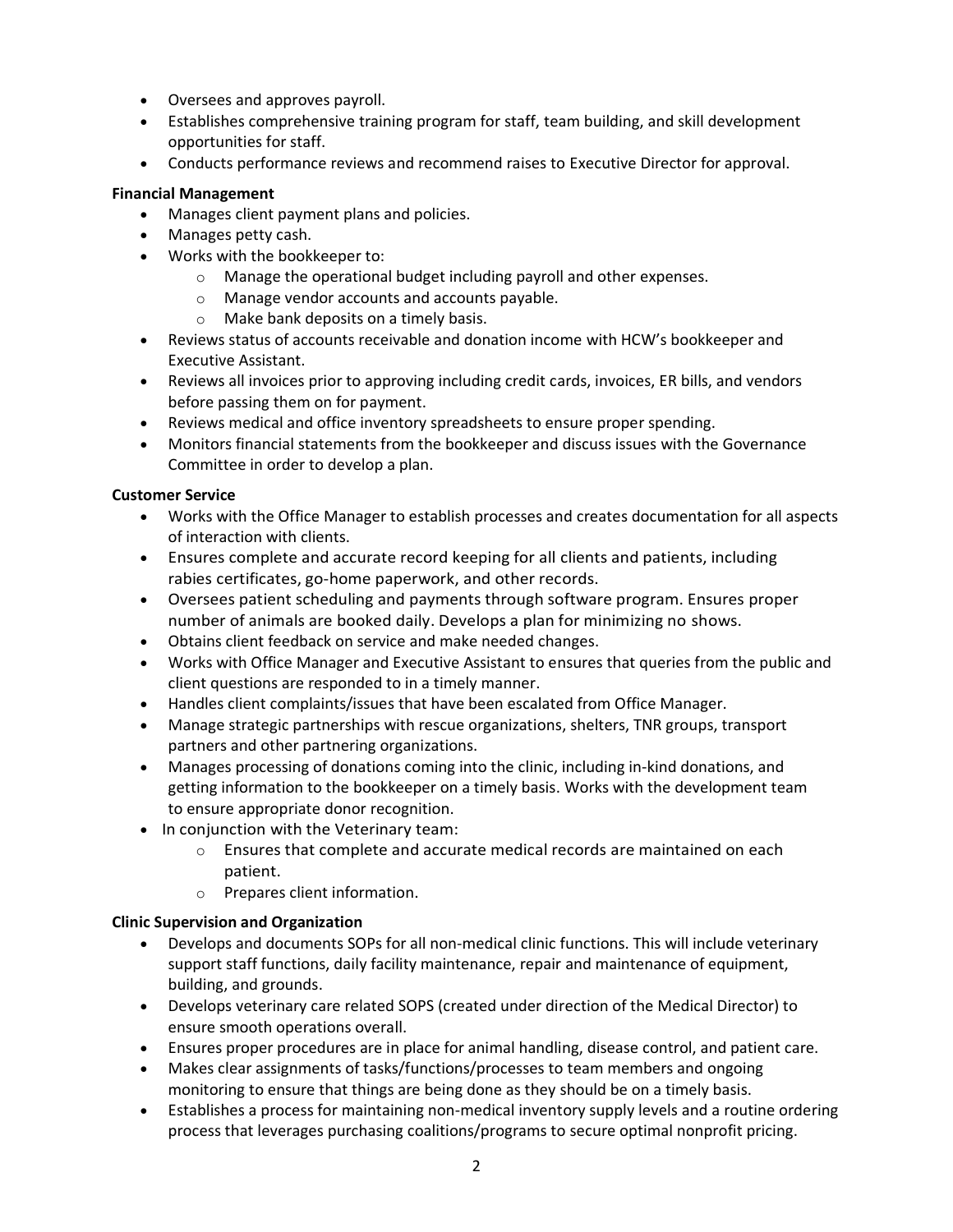- Supports medical purchasing needs and processes established by Lead Licensed Veterinary Technicians.
- Manages IT and other support services for the clinic.

# **Safety, Equipment and Facilities**

- Ensures proper safety and security for the clinic facility, including secure storage for controlled substances and IT security (anti-virus protection and data back-ups).
- Ensures that appropriate insurance is in place and manages claims and issues related to insurance on a timely basis.
- Ensures the clinic has proper working equipment and supplies.
- Ensures that the clinic is in compliance with all regulations and codes including OSHA, DEA and FDA, the state vet board and any other applicable state and local agencies.
- Monitors safety concerns in the clinic and ensure that they are addressed in a timely manner.
- Establishes facility and equipment maintenance schedules and ensure that they are kept up to date.
- Develops and implements a process for responding to and documenting reporting accidents.

## **Clinic Management**

- Establishes goals for client services including Spay & Neuter, Wellness services, Community Vaccination Clinics, and other appropriate goals in conjunction with the Executive Director, Office Manager, and key medical staff. Works to ensure that goals are met.
- Monitors staffing levels and discuss adjustments with the Executive Director and team leads.
- Oversees clinic software use and maintenance. Generates reports for use by Executive Director to support board communication, grant reports, and grant/funding applications.
- Initiates periodic reviews of progress toward goals, programs, recommended changes to policies and procedures, and financial statements with the Executive Director.

## **Fundraising and Community Relations**

- Works with and supports marketing and development efforts in conjunction with the Community Engagement Manager, Executive Assistant, and Executive Director.
- Provides needed input and information for both marketing and fundraising activities including gathering stories and photos, and talking with clients about promotion.
- Ensures that the needs of animals and the public are met whenever possible, including working to raise funds for individual animals when needs exceed capacity.
- Assists with managing community outreach and partnerships and with donor/supporter communications and relationships.
- Recommends updates to the HCW website.
- Assists with and supports other fundraising activities and events as needed.

## **Programs**

- Manages the following programs to ensure effective implantation that meets their financial and operational goals: Pups on Parole, community vaccination clinics, community cat clinics and programs, and other programs as they are developed.
- Regularly tracks and reports to the Executive Director the status of key performance indicators.
- Oversees staff and budgets that support these programs.

# **Requirements**

- Education: Bachelor's degree or higher is strongly preferred.
- Experience: Minimum of five years of experience in a senior leadership position with strong and transferrable skills.
- Location: Residence in or relocation to Las Vegas metro area.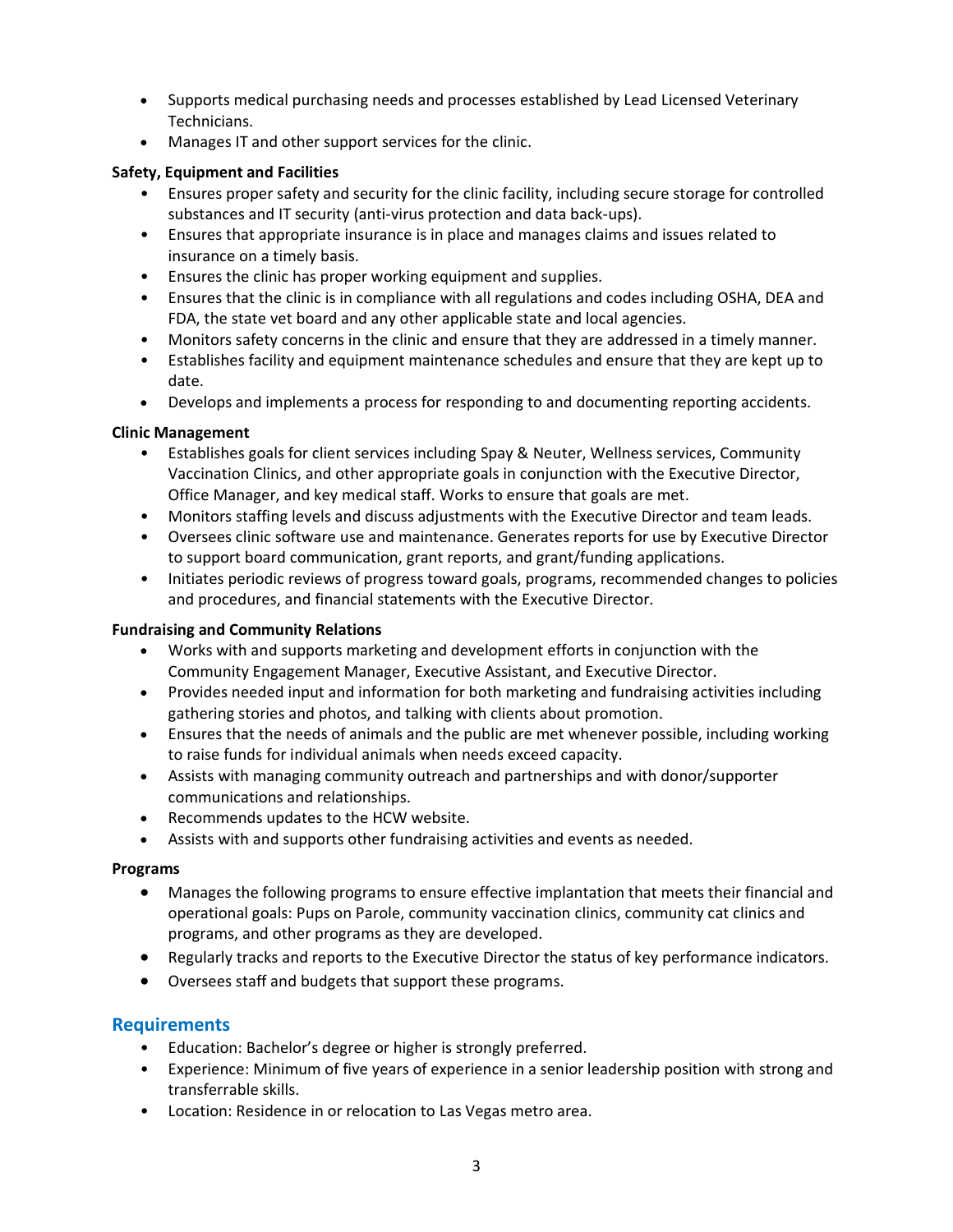- Ability to work with and around animals: This includes working with and around sick, injured and/or fractious animals; loud noises; chlorine and other chemicals; and inclement weather. Allergic conditions that would be aggravated when handling or working with animals may be a disqualification.
- Time commitment: A minimum commitment of two years to HCW.
- Valid Nevada driver's license: Attaining (or possession of) a valid Nevada Driver's License within 20 days of start of employment is a requirement for continued employment and will be verified. Maintaining a satisfactory driving record and valid Nevada driver's license are an ongoing conditions of employment.

# **Nature of Employment**

The Operations Director reports to the Executive Director. It is an exempt position, which requires a minimum of 8 hours per day, 40 hours per week and may include weekend, night, and holiday work. There is no minimum period of employment guaranteed or implied by acceptance of an employment offer. It is the policy of HCW that employment for this position is at will, which means that employment is for no specified term and the employee or the organization may terminate that employment at any time without cause.

HCW, as the employer, does not and shall not discriminate on the basis of race, color, religion (creed), gender, gender expression, age, national origin (ancestry), disability, marital status, sexual orientation, or military status, in any of its activities or operations. These activities include, but are not limited to, hiring, and firing of staff, selection of volunteers and vendors, and provision of services. We are committed to providing an inclusive and welcoming environment for all members of our staff, volunteers, subcontractors, vendors, and clients.

## **Compensation**

The starting salary range \$75,000 - \$85,000 and is dependent upon experience. Benefits include paid time off, health insurance, and 401(k) plan. Relocation costs are negotiable if needed.

## **How to Apply**

Email a one-page cover letter and resume to: [info@humanenetwork.org.](mailto:info@humanenetwork.org) In the subject line, please mention: HWC Operations Director Search Committee. Acknowledgement will be emailed upon receipt of your cover letter and resume.

**Closing Date:** Applications received after May 15, 2022 may not be considered.

## **About HCW**

HCW is a nonprofit organization incorporated in 2000 to provide affordable spay/neuter services to cats and dogs in Las Vegas. Through these services, HCW plays a vital role in animal lifesaving in the greater Las Vegas area.

To date, HCW has provided more than 160,000 low-cost sterilization services in Las Vegas by focusing on the critical needs through targeted spay and neuter surgeries for companion animals and free-roaming cats, which is proved to reduce pet overpopulation as well as the euthanasia rate at the shelters.

## **About the Community**

HCW is located in sunny Las Vegas, Nevada, *The Entertainment Capitol of the World*. A world-class tourist and convention destination, Las Vegas is home to more five-star hotels than any other city in the world and a tremendous variety of restaurants and dining options. The city attracts countless concerts, shows, and events.